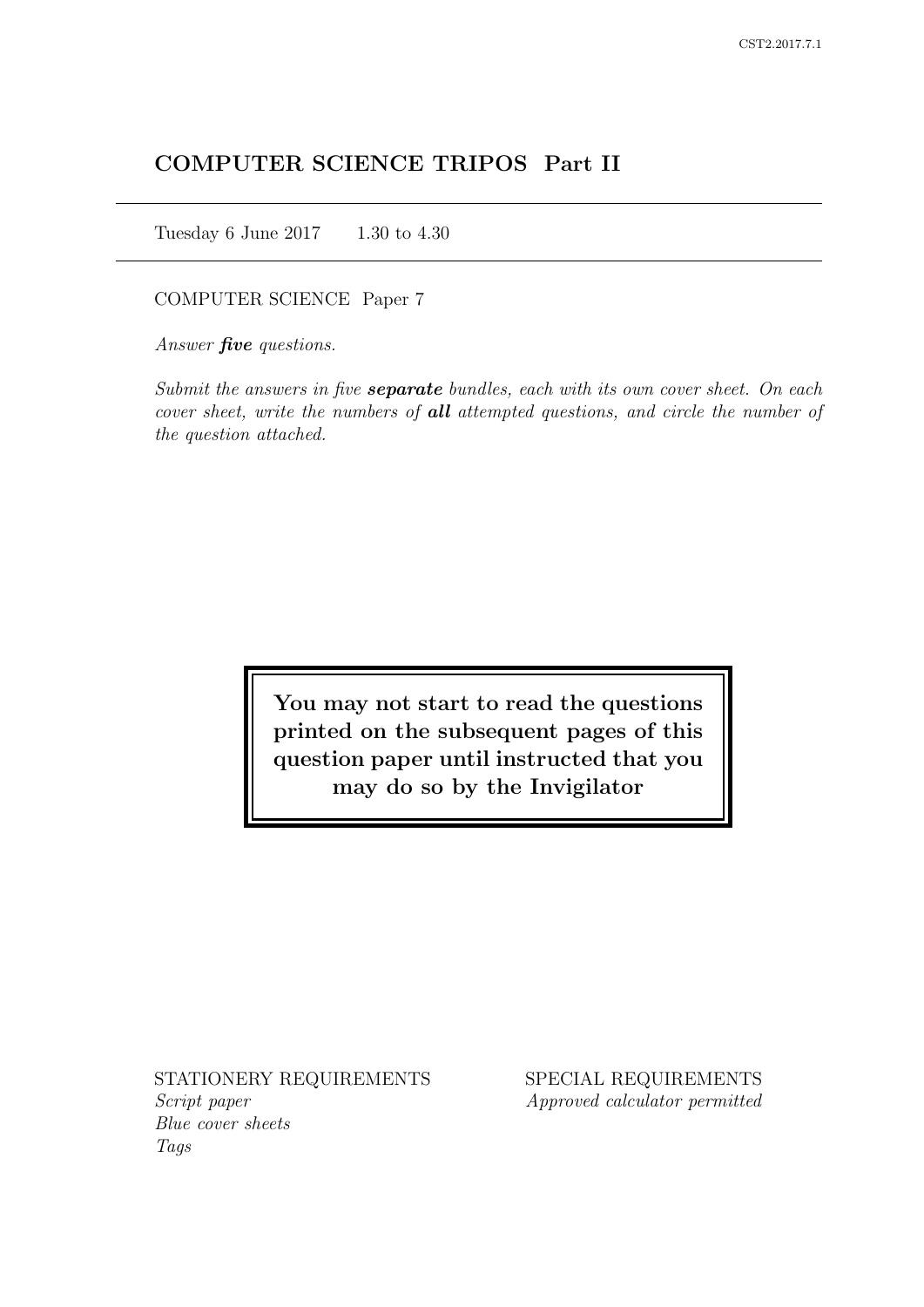#### 1 Advanced Algorithms

- (a) Into what three cases can a linear program in standard form be classified? [3 marks]
- (b) Consider the (unweighted) vertex cover problem for the graph  $G = (V, E)$  with  $V = \{1, 2, 3\}$  and  $E = \{\{1, 2\}, \{2, 3\}, \{1, 3\}\}.$ 
	- (i) Write down the linear program relaxation for the vertex cover problem and solve the linear program. [6 marks]
	- (ii) Based on the solution of the linear program in  $(b)(i)$ , derive an integer solution using the rounding approach described in the lecture. [2 marks]
- (c) Consider the following randomised algorithm for the unweighted vertex cover problem:

```
Initialize S to be the empty set
For all edges e=(u,v) do
   If neither u nor v belongs to S
      Randomly choose u or v with probability 1/2
      and add the vertex to S
   End If
End For
Return S
```
Derive an upper bound, as tight as possible, on the approximation ratio of the algorithm.

Hint: Try to find an invariant that bounds from below the size of the intersection of the current solution  $S = S(i)$  with the optimum solution, where  $S(i)$  denotes the set S after the *i*-th iteration of the FOR loop. [9 marks]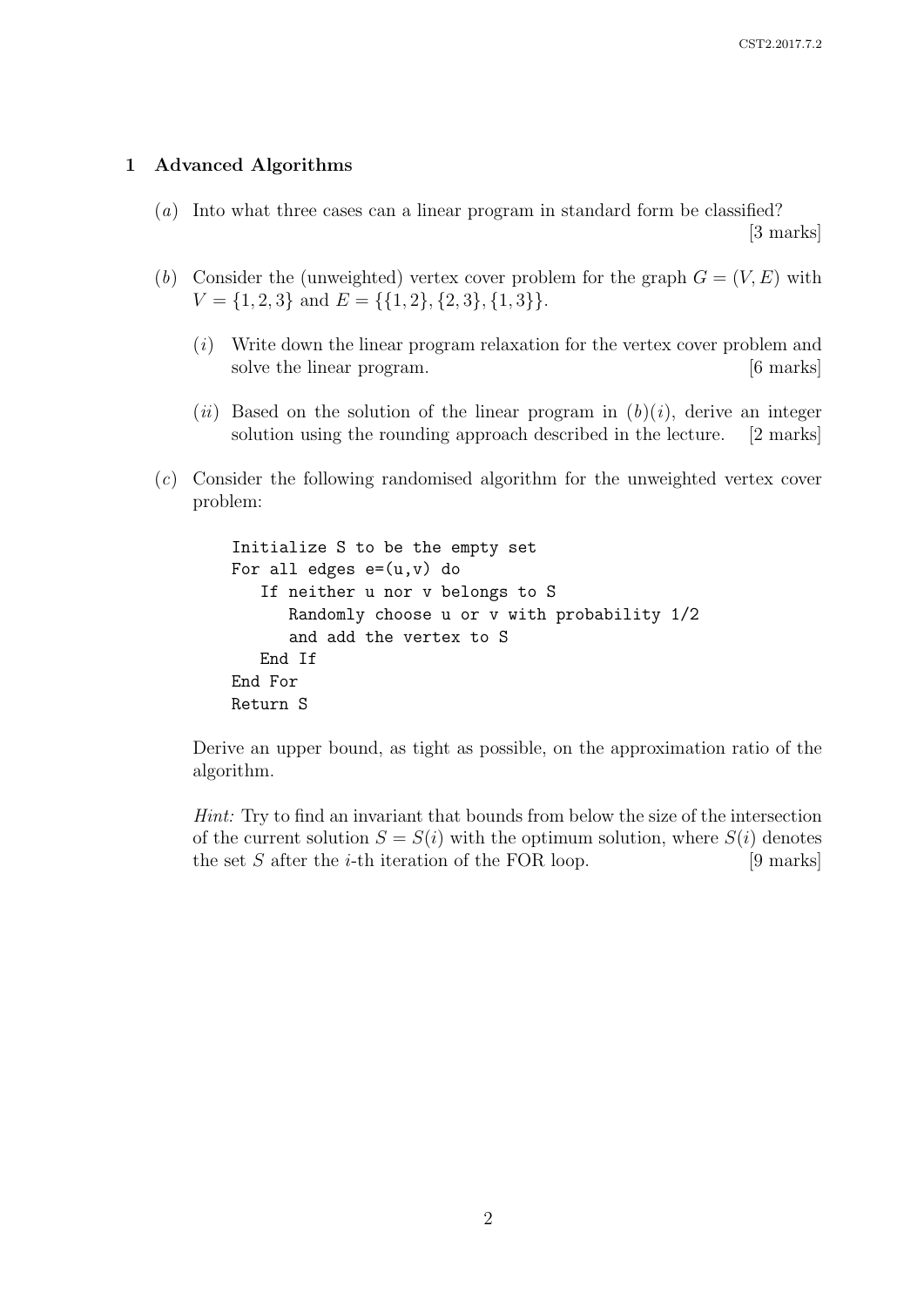## 2 Advanced Graphics

(a) Briefly explain the global illumination methods radiosity and photon mapping. Highlighting the strengths and weaknesses of each method, compare and contrast the two.

You will be marked for correctness, clarity and brevity. [8 marks]

Recall that the signed distance field (SDF) expression of a surface returns the signed nearest distance from a sample point to the surface. This is well-suited to ray-marching on a GPU. As an example, the SDF method describing a unit cube centred at the origin may be written in *openGL shading language* (GLSL) as:

```
float cube(vec3 pt) {
  return max(abs(pt.x), max(abs(pt.y), abs(pt.z))) - 1;
}
```
- (b) Give an SDF method  $cylY(pt, len, radius)$  for a finite cylinder of specified length and radius, centred at the origin, parallel to the  $Y$  axis. [4 marks]
- $(c)$  Give an SDF method **hollowedSphere** (pt) which specifies the model shown in Figure 1: a unit sphere hollowed along each axis by a cylindrical hole of radius  $0.5.$  [6 marks]
- (d) How would you repeat your hollowed sphere at two-unit intervals infinitely across the XZ plane as illustrated in Figure 2? [2 marks]



Figure 1: A unit sphere hollowed along each axis by a hole of radius 0.5

Ground plane is for illustration only



Figure 2: The hollowed unit sphere infinitely repeated in XZ at intervals of 2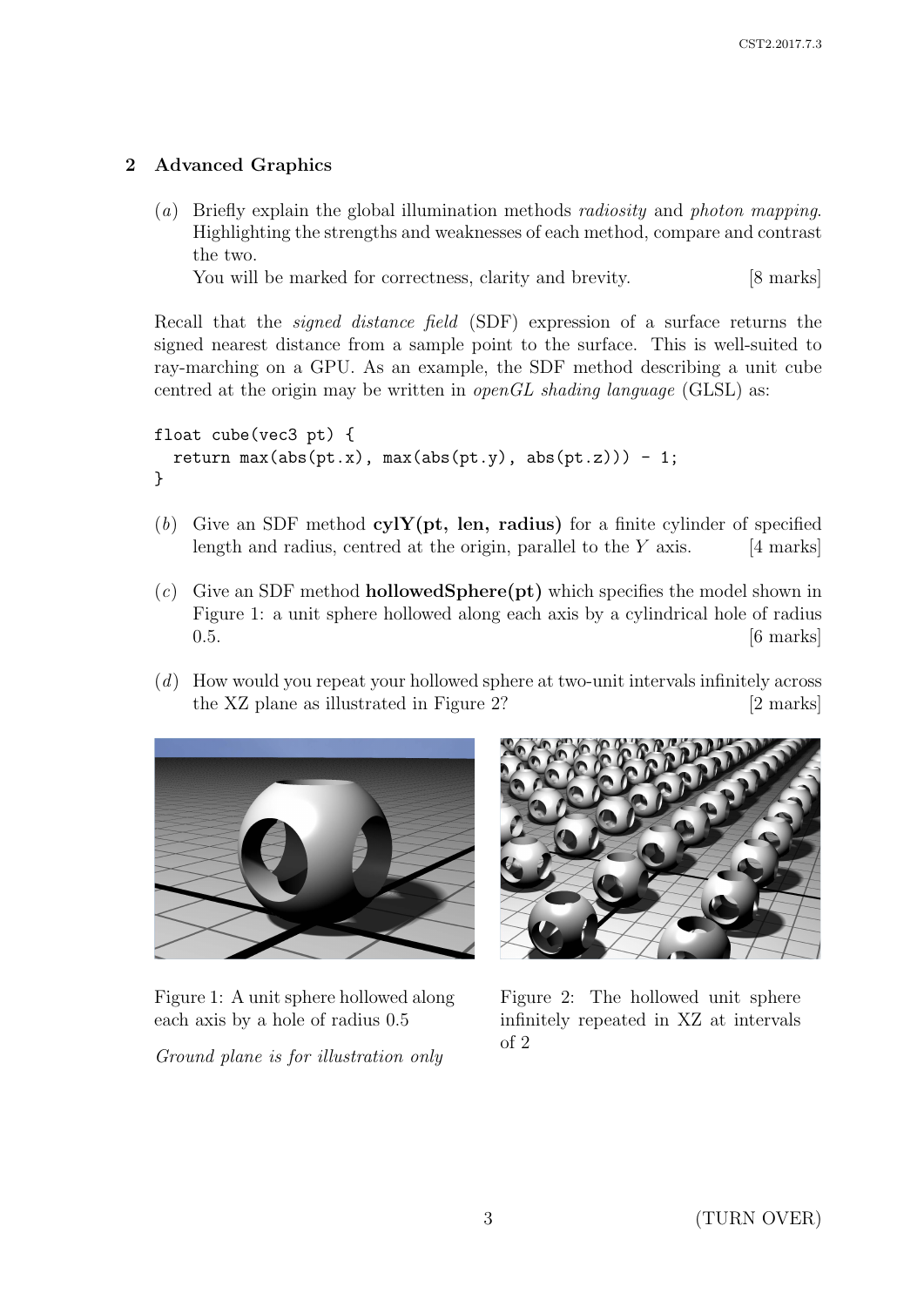#### 3 Machine Learning and Bayesian Inference

- (a) For random variables (RVs)  $A_1$ ,  $A_2$  and B, define what it means for  $A_1$  to be conditionally independent of  $A_2$  given B, written  $A_1 \perp A_2 | B$ . [1 mark]
- (b) Given mutually disjoint sets  $X_1$ ,  $X_2$  and Y of random variables from some Bayesian network, define what it means to say that a path from  $x_1 \in X_1$  to  $x_2 \in X_2$  is blocked by Y. [5 marks]
- (c) Given mutually disjoint sets  $X_1$ ,  $X_2$  and Y of random variables from some Bayesian network, define what it means for  $X_1$  and  $X_2$  to be *d-separated* by Y. What does this tell you about the probability distribution represented by the Bayesian network? [3 marks]
- (d) Consider the following Bayesian network.



In each of the following cases, establish whether or not  $X_1 \perp X_2|Y$ :

(*i*)  $X_1 = \{A, E\}, X_2 = \{G\}$  and  $Y = \{F\}.$  [2 marks]

(*ii*) 
$$
X_1 = \{A\}, X_2 = \{D\}
$$
 and  $Y = \{G\}.$  [3 marks]

In each case explain your answer.

(e) Define how Bayesian networks and Markov random fields are used to represent probability distributions, and briefly describe the trade-offs involved in choosing one versus the other. [6 marks]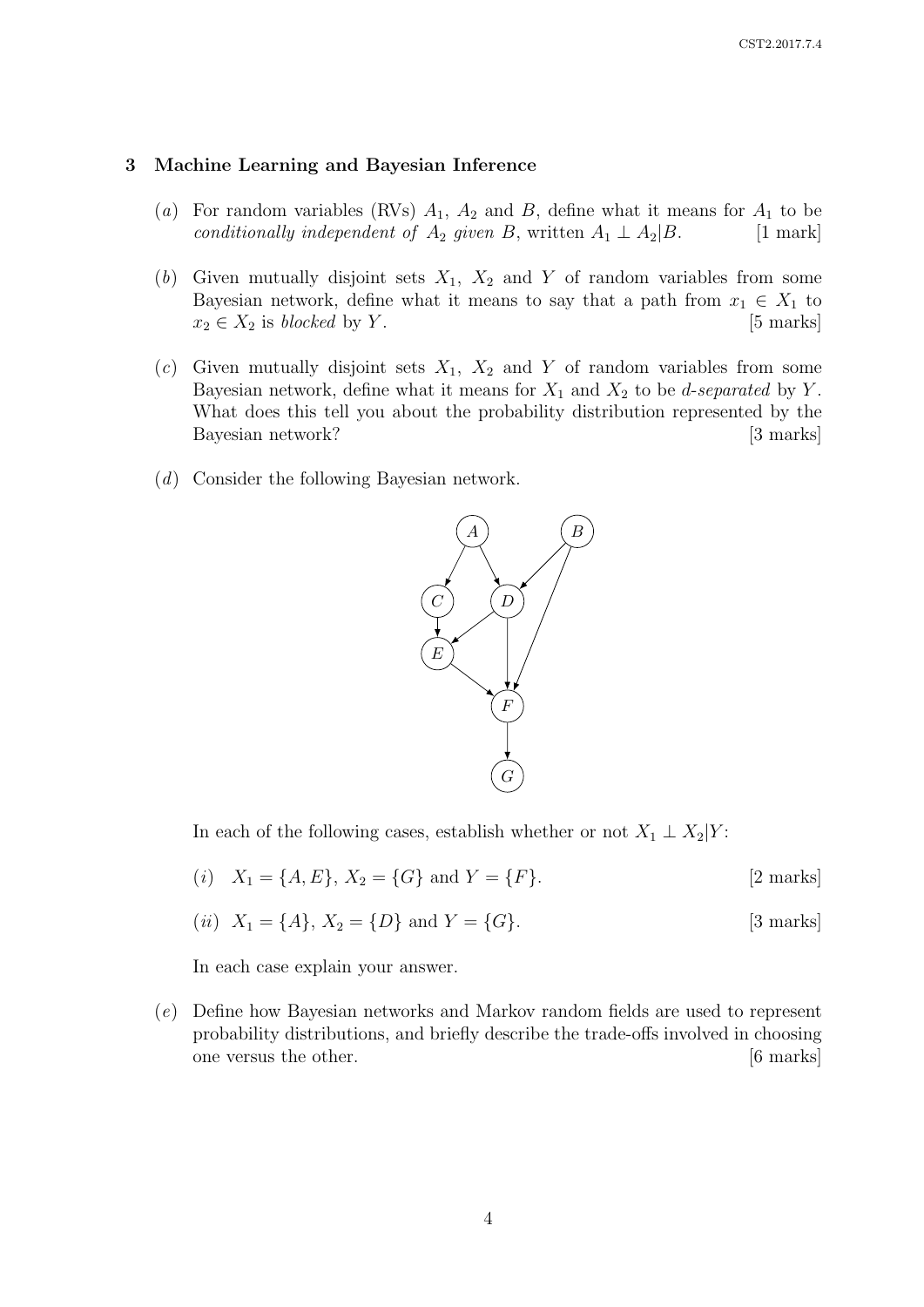### 4 Bioinformatics

- (a) Discuss the time and space complexity of dynamic programming algorithms in the context of sequence alignment problems. [6 marks]
- (b) Describe the differences between Soft and Hard Clustering. [6 marks]
- (c) Construct the de Bruijn graph of **TACCTTCAGCGCCTTC** by splitting it into  $k$ -mers for a suitable value of  $k$ . Comment on how the choice of  $k$  affects the construction. Discuss the use of de Bruijn graphs in the context of genome sequencing. [8 marks]

### 5 Business Studies

- (a) Describe five types of Intellectual Property. [5 marks]
- (b) Describe five topics that might be in a Market Requirements Document.

[5 marks]

(c) Giles Murchiston, a PhD student, has invented a new algorithm to control a dog walking robot. He realises that his algorithm may have wider applications including driverless cars, factory and farm robots, drones, and uses such as domestic robot lawnmowers or robot vacuum cleaners. Advise Giles on the exploitation of his idea. [10 marks] [10 marks]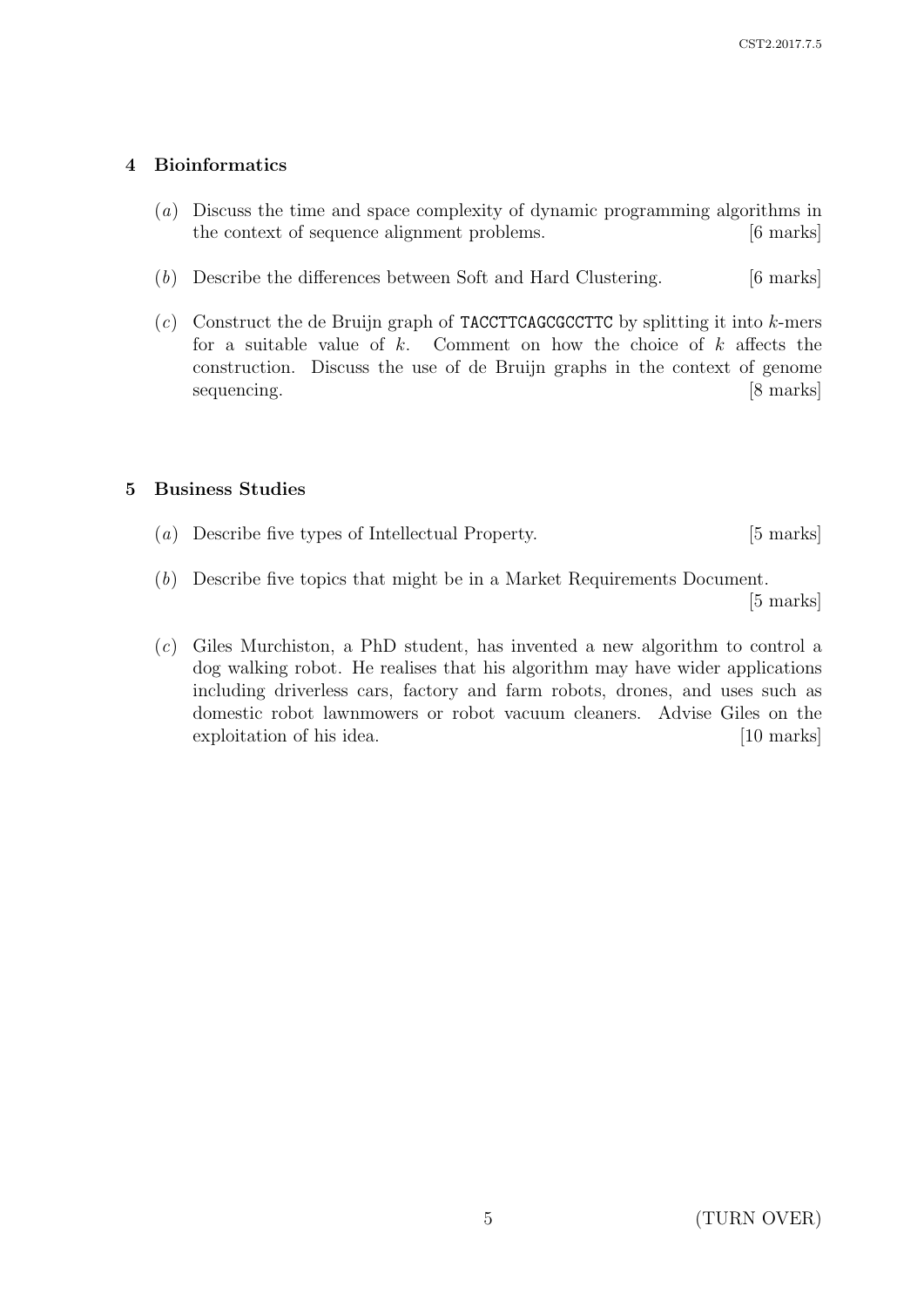#### 6 Comparative Architectures

- (a) What features of a processor's instruction set are desirable if a pipelined implementation is planned? [5 marks]
- (b) The performance of a processor typically improves when a modest number of pipeline stages are created. Why does it become difficult to maintain near linear performance gains with deeper pipelines? [5 marks]
- (c) Clustered superscalar processors partition functional units into clusters. Data forwarding within a cluster operates as normal allowing dependent instructions to execute on consecutive clock cycles. Communication between clusters normally incurs an additional delay of 1 or 2 clock cycles. The clustering idea may also be extended to include the issue buffer (also known as the issue window).
	- $(i)$  What problem does clustering attempt to solve? [5 marks]
	- $(ii)$  Assume a processor has two symmetric clusters that contain both functional units and an issue buffer. In this processor, instructions must be steered to a particular cluster before they are inserted in an issue buffer. What should the two basic goals of a good steering policy be? [5 marks]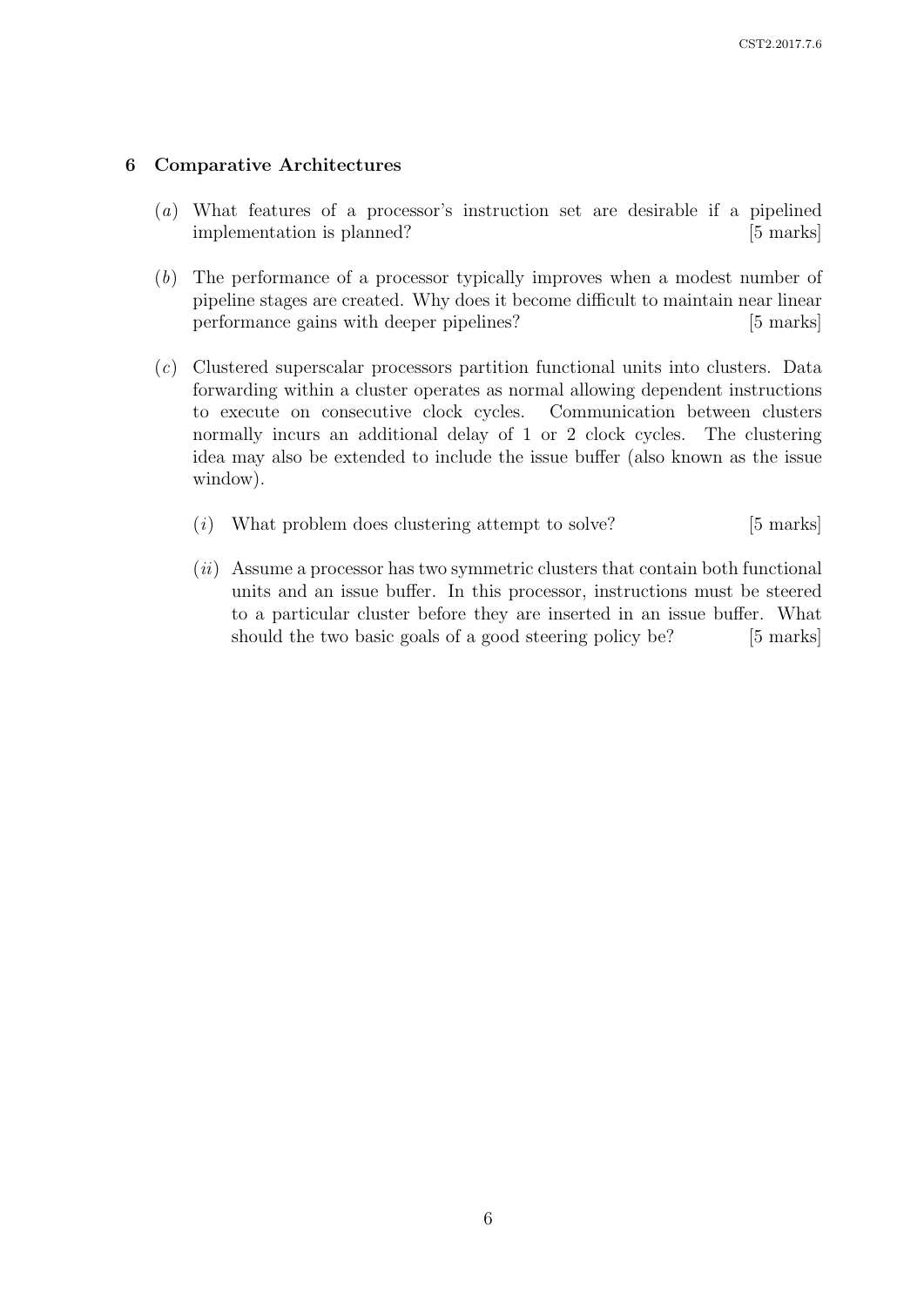### 7 Denotational Semantics

- (a) (i) Define the notion of least pre-fixed point  $f(x(f))$  of a continuous endofunction  $f$  on a domain and state Tarski's fixed point theorem for it. [2 marks]
	- $(ii)$  State Scott's fixed point induction principle. [2 marks]
- (b) Let  $f: D \to D$ ,  $g: E \to E$ , and  $h: D \to E$  be continuous functions between domains such that  $h \circ f = g \circ h : D \to E$ . Show that if h is strict (that is,  $h(\perp_D) = \perp_E$ ) then  $f\mathsf{fix}(g) = h(f\mathsf{fix}(f))$ . [4 marks]
- (c) Let  $\Sigma^*$  denote the set of strings over an alphabet  $\Sigma$ , and let  $\mathcal{P}(\Sigma^*)$  be the domain of all subsets of  $\Sigma^*$  ordered by inclusion.

Consider the continuous functions

| (union)         |  | $+$ : $\mathcal{P}(\Sigma^*) \times \mathcal{P}(\Sigma^*) \to \mathcal{P}(\Sigma^*)$     |
|-----------------|--|------------------------------------------------------------------------------------------|
| (concatenation) |  | $\cdot$ : $\mathcal{P}(\Sigma^*) \times \mathcal{P}(\Sigma^*) \to \mathcal{P}(\Sigma^*)$ |

given, for all  $X, Y \subseteq \Sigma^*$ , by

$$
X + Y = \{ w \in \Sigma^* \mid w \in X \text{ or } w \in Y \}
$$
  

$$
X \cdot Y = \{ uv \in \Sigma^* \mid u \in X \text{ and } v \in Y \}
$$

(*i*) Using part (*b*), or otherwise, show that, for all  $A, B, C \subseteq \Sigma^*$ ,

(1) 
$$
fix(\lambda X. C \cdot B + A \cdot X) = fix(\lambda X. C + A \cdot X) \cdot B
$$
 [4 marks]

(2) 
$$
fix(\lambda X. A \cdot C + A \cdot B \cdot X) = A \cdot fix(\lambda X. C + B \cdot A \cdot X)
$$
 [4 marks]

(*ii*) For  $P \subseteq \Sigma^*$ , let  $P^* \subseteq \Sigma^*$  be defined as

$$
P^* = \text{fix}(\lambda X. E + P \cdot X)
$$

where E denotes the singleton set  $\{\varepsilon\}$  consisting of the empty string  $\varepsilon$ .

Using part  $(c)(i)$ , or otherwise, show that, for all  $S, T \subseteq \Sigma^*$ ,

$$
(S \cdot T)^{\star} \cdot S = S \cdot (T \cdot S)^{\star}
$$
 [4 marks]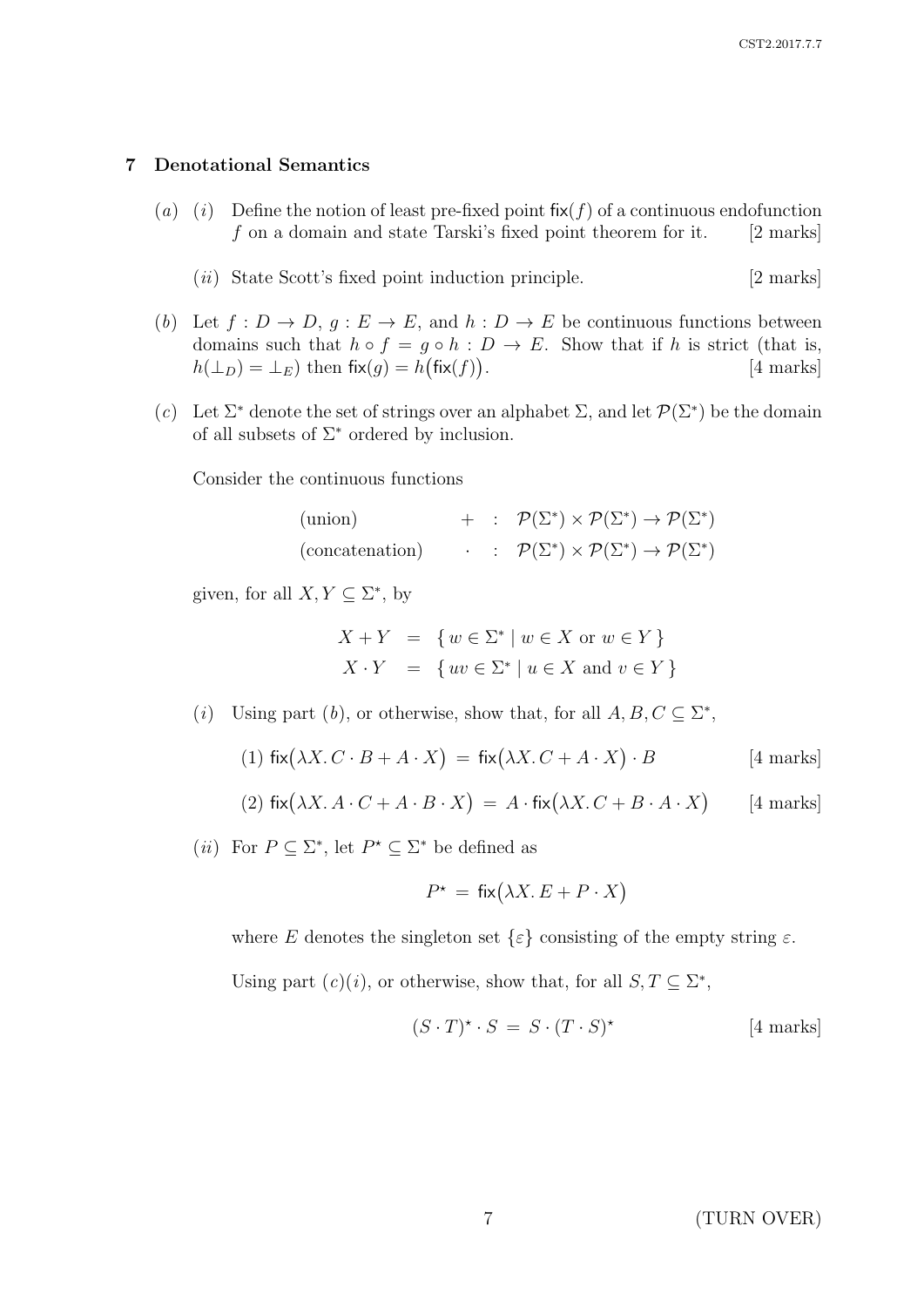#### 8 Hoare Logic and Model Checking

Consider a programming language that consists of commands C composed from assignments  $V := E$  (where E is an expression) using sequences C1; C2, conditionals IF S THEN C1 ELSE C2 (where S is a statement) and while-loops WHILE S DO C.

- (a) Carefully explain the meaning of total correctness Hoare triples. [2 marks]
- $(b)$  Suggest a command C such that the following partial correctness triple holds.

$$
\{X = x\} \ C \ \{1 = 2\}
$$

Explain why the triple holds. [4 marks]

(c) Consider Hoare triples of the form  $\{P\}$  X := E  $\{P[E/X]\}$  where P, X and E range over formulas, variables and expressions, respectively. Recall that  $P[E/X]$ denotes  $P$  with  $E$  substituted for every occurrence of  $X$  in  $P$ .

Write down an instance of such a triple that cannot be proved using Hoare logic and explain why it cannot be proved. [4 marks]

- (d) Write down a partial correctness specification for a command that adds the initial values stored in variables X and Y. The command should store the result in a variable Z. [4 marks]
- (e) Propose a loop invariant for proving the following partial correctness triple.

{
$$
X = n \land Y = 0 \land n \ge 0
$$
}  
WHERE X > 0 DO (Y := Y + X; X := X - 1)  
{ $Y = \sum_{i=1}^{n} i$ }

[6 marks]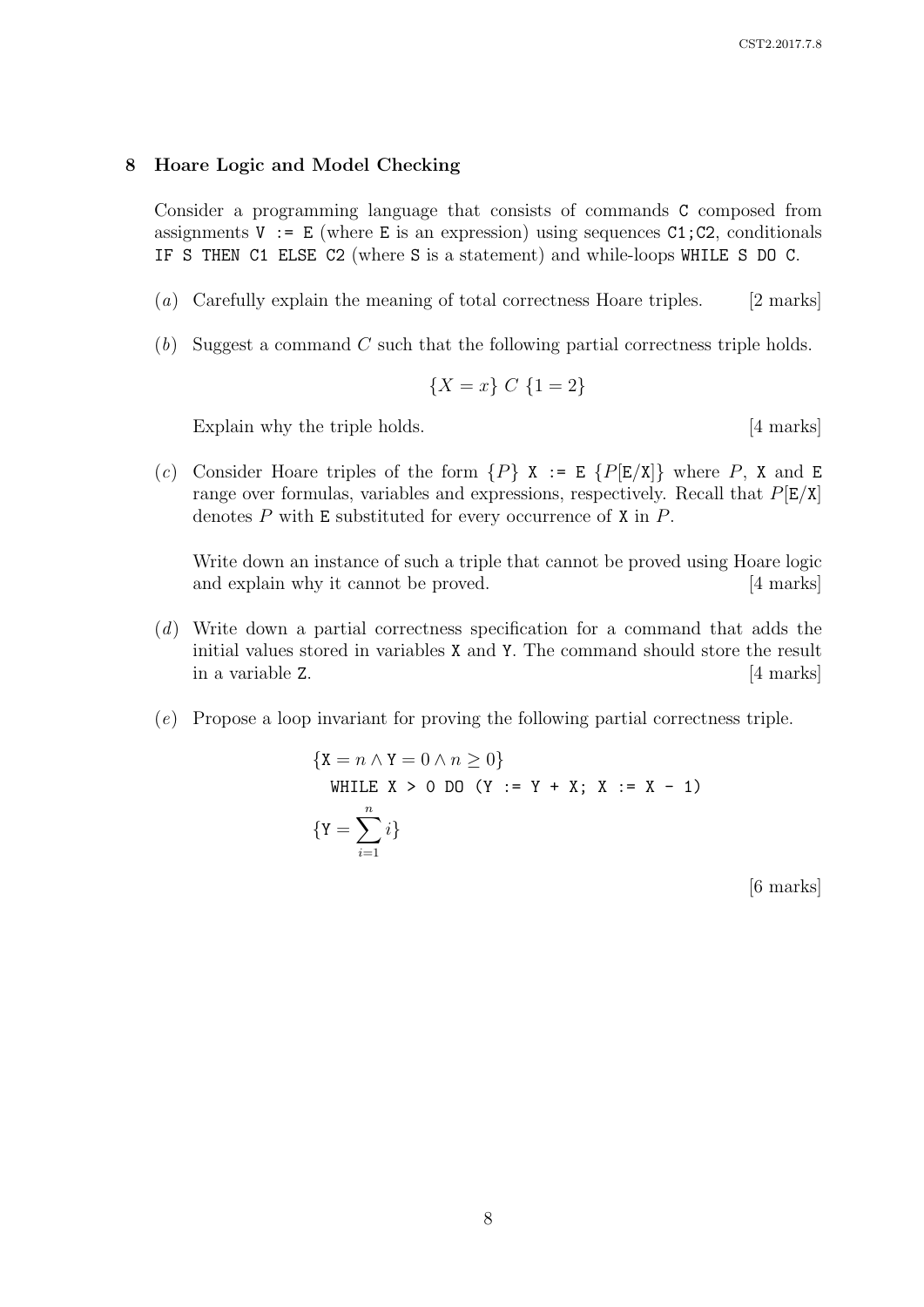### 9 Human–Computer Interaction

This question relates to the design of interactive augmented reality applications. Consider a future application in which a (static) public billboard is augmented so that people passing in the street can see and modify an enhanced view, for example adding and editing caption text or speech bubbles over their personalised view of the billboard. This augmented functionality will be available either using hand-held mobile devices such as a touch-screen phone, or head-mounted displays such as Microsoft Hololens. Whichever type of device is used, users should be able to control the application either using hand gestures or gaze control.

- (a) Discuss the requirements for sensor configuration and computer vision processing, to achieve the necessary detection and registration of the augmented interaction in each of the four possible combinations of the display and control methods described above. [8 marks]
- (b) This part relates only to the head-mounted display version of the proposed product.
	- (i) Describe a technical approach that applies Bayes' theorem to improve the performance of command gesture recognition. [6 marks]
	- $(ii)$  Describe a technical approach that applies Bayes' theorem to improve the performance of gaze-controlled text entry. [6 marks]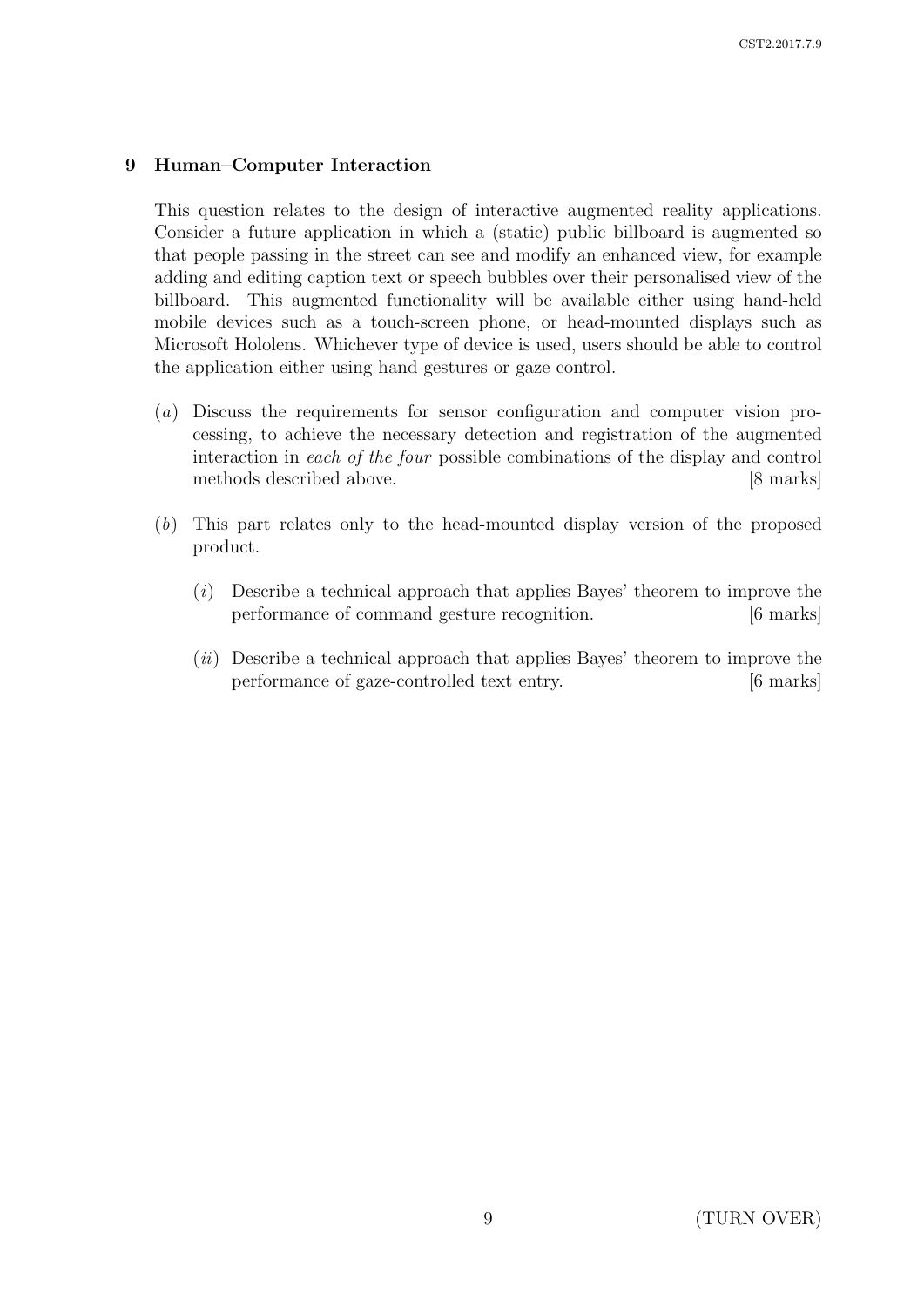#### 10 Information Theory

(a) An error-correcting (7/4) Hamming code combines four data bits  $b_3$ ,  $b_5$ ,  $b_6$ ,  $b_7$ with three error-correcting bits:  $b_1 = b_3 \oplus b_5 \oplus b_7$ ,  $b_2 = b_3 \oplus b_6 \oplus b_7$ , and  $b_4 = b_5 \oplus b_6 \oplus b_7$ . The 7-bit block is then sent through a noisy channel, which corrupts one of the seven bits. The following incorrect bit pattern is received:

| 01 | $\overline{0}2$ | $b_3$ | 04 | $b_5$ | $\overline{b_6}$ | 07 |
|----|-----------------|-------|----|-------|------------------|----|
|    |                 |       |    |       |                  |    |

Evaluate three syndromes that are derived upon reception of the 7-bit block:  $s_1 = b_1 \oplus b_3 \oplus b_5 \oplus b_7$ ,  $s_2 = b_2 \oplus b_3 \oplus b_6 \oplus b_7$ ,  $s_4 = b_4 \oplus b_5 \oplus b_6 \oplus b_7$ , and provide the corrected 7-bit block that was the input to this noisy channel. [5 marks]

- (b) Consider a noisy channel that suffers from additive noise which is not uniform in power across frequencies, but where instead the noise power attenuates exponentially with frequency  $\omega$ . This channel has a signal-to-noise ratio  $SNR(\omega)$ that therefore improves at higher frequencies, as:  $SNR(\omega) = 2^{\omega} - 1$  over the possible range. Within some interval  $[\omega_1, \omega_2]$  of the spectrum, with  $\omega_2 > \omega_1 > 0$ , what is the information capacity  $C$  of this noisy channel in bits/sec? [5 marks]
- (c) Explain the Lempel-Ziv lossless compression algorithm, including its principle, its steps, its payload requirements, and its adaptive variants. [5 marks]
- (d) The following traces show how an IrisCode bit sequence (bottom) is computed from a sample of human iris texture (top), for compact pattern encoding whose high entropy makes identification very reliable. Explain the rôles of Gabor wavelets and of Logan's Theorem in reference to these traces. [5 marks]



Real Iris: Angular Signal Sample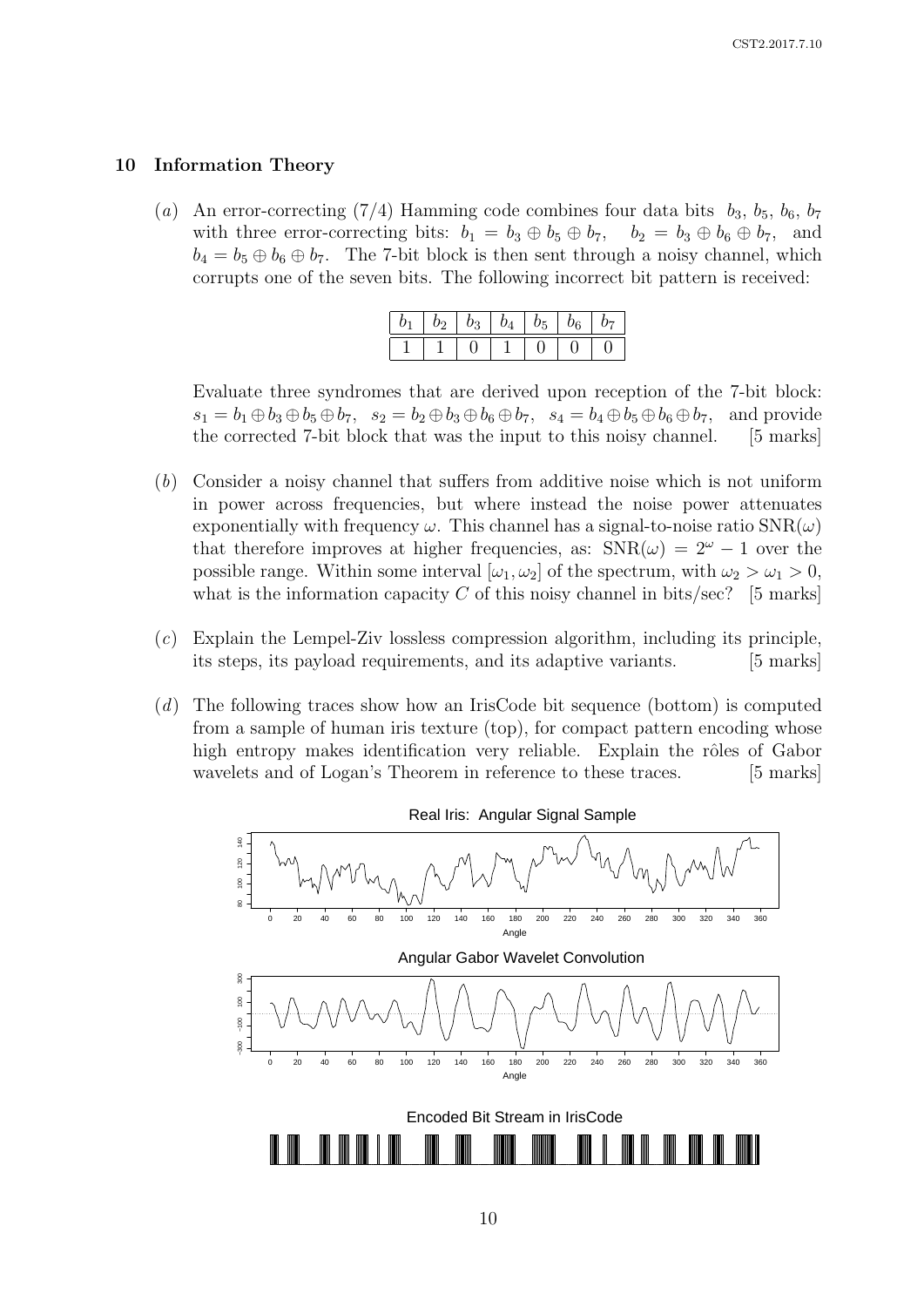### 11 Natural Language Processing

Compositional semantics is concerned with modelling the meaning of phrases and sentences. It relies on the principle of compositionality, which states that the meaning of a phrase or a sentence can be derived from the meanings of its parts, guided by syntactic structure.

- (a) What do the following examples demonstrate about the difficulties that compositional semantic models face?
	- $(i)$  it snows
	- (ii) rock the boat
	- (iii) enjoy a cigarette enjoy a book
	- (iv) inject life inject hydrogen

[2 marks each]

- (b) Distributional representations of phrases and sentences can be derived by combining, or composing, the distributional representations of individual words in them. Briefly describe:
	- $(i)$  three limitations of vector mixture models;
	- $(ii)$  how lexical function models address these limitations.

[3 marks each]

(c) Describe how adjectives can be represented as lexical functions and how such lexical functions can be learned from a text corpus. [6 marks]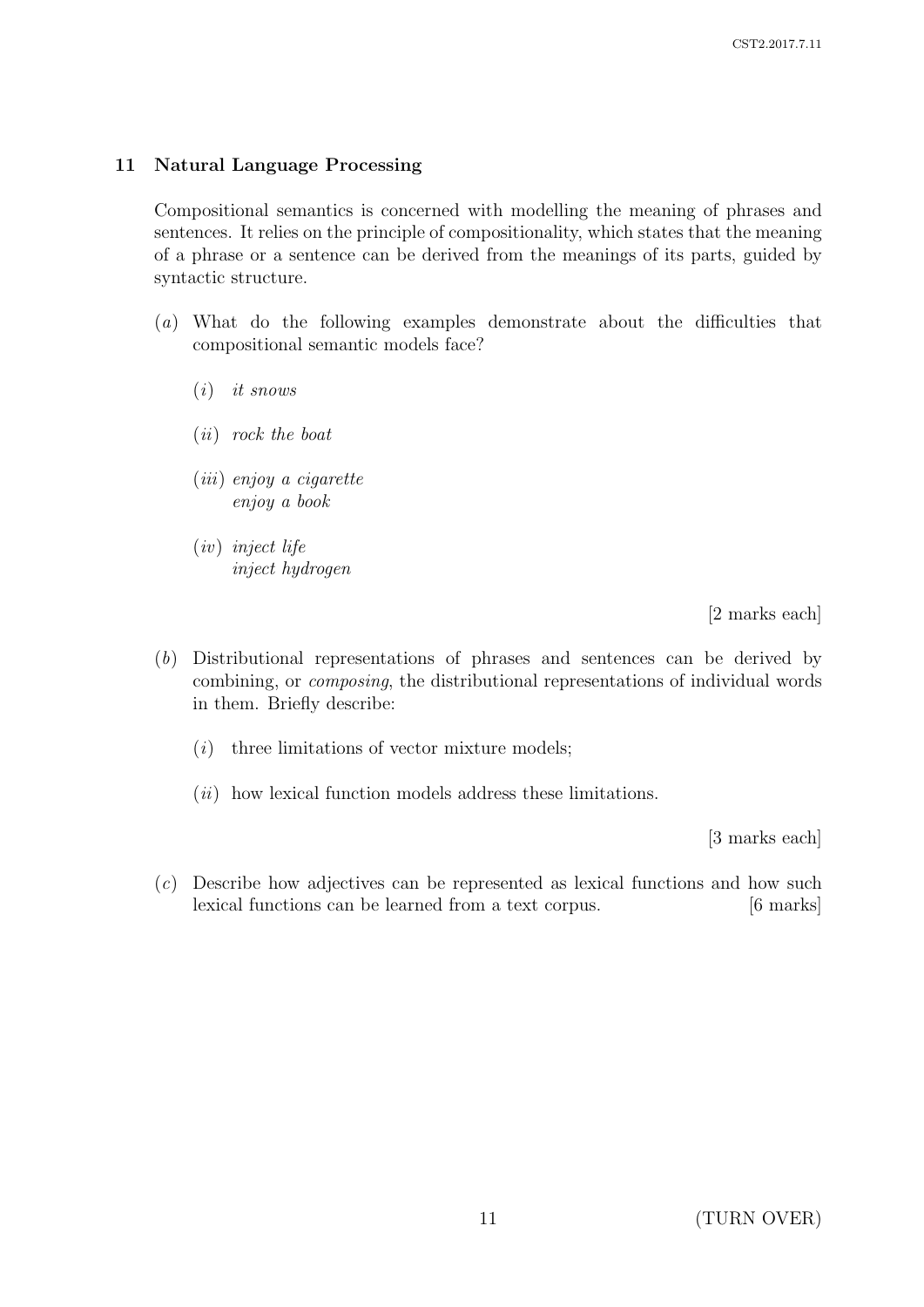### 12 Optimising Compilers

The following three-address pseudo-code shows a compiler's intermediate representation of a basic block, with destination registers as the first operand of each non-store instruction. The compiler has already determined that there are no aliases between instructions accessing memory (ie: instructions 1, 2, 6, 8, 9 all access different memory locations).

| 1:  | load  | \$1, 0 (\$5)          |
|-----|-------|-----------------------|
| 2:  | load  | \$2, 8 (\$5)          |
| 3:  | sub   | \$3, \$1, \$2         |
| 4 : | add   | \$4, \$1, \$2         |
| 5:  | add   | \$4, \$4, #8          |
| 6 : | store | \$4, 0 (\$3)          |
| 7:  |       | and \$2, \$4, #4095   |
| 8:  |       | $load$ \$1, $16(\$5)$ |
| 9 : |       | store $$2, 0 ($1)$    |
|     |       |                       |

- (a) What are the two goals of instruction scheduling? [2 marks]
- (b) With reference to the above code, describe the constraints on reordering instructions. [4 marks]
- (c) Briefly describe an instruction scheduling algorithm, then apply it to this code when targeting a simple 5-stage pipelined processor (IF, RF, EX, MEM, WB), showing the time saving against the original schedule. You may assume each instruction takes one cycle to execute and that the hardware supports delayed loads with feed-forwarding and interlocks. [8 marks]
- (d) How does register allocation interact with instruction scheduling? [3 marks]
- (e) Assuming that all registers are dead at the end of this code, are more registers required to schedule this basic block without any stalls? Justify your answer.

[3 marks]